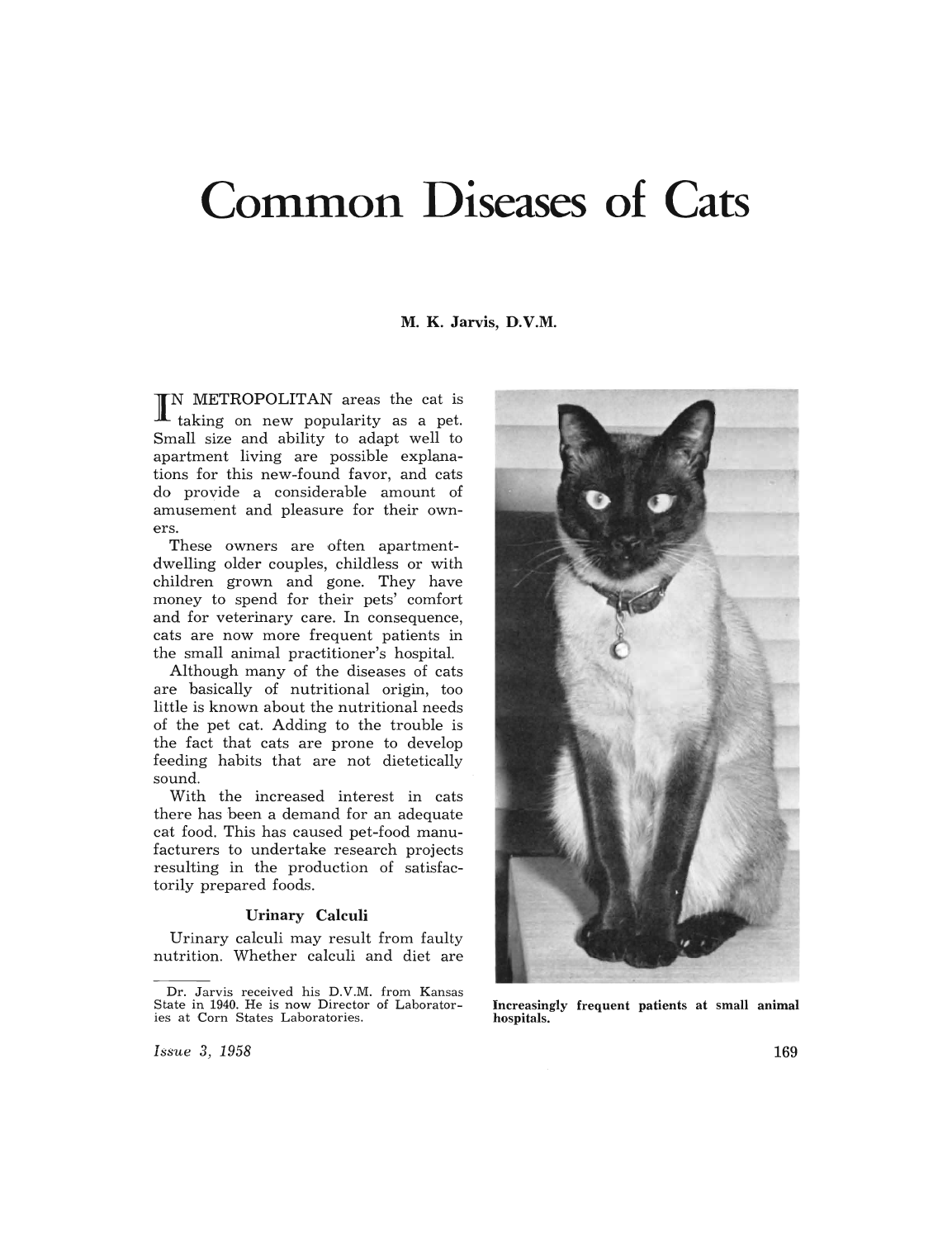directly related, or whether a faulty diet it one of several contributing factors, is not definitely known. It is thought that there may be other stimulae to the production of calculi such as hormone imbalance or infections of the urinary tract.

The role of alkaline urine, high ash diets and low vitamin A intakes must also be further probed.

Treatment of urinary calculi is based on correcting these conditions as soon as possible after alleviating the immediate distress of a distended bladder. This latter can be accomplished most easily by tapping the bladder through the abdominal wall, removing the urine, and then flushing the bladder with a 2 per cent acetic acid solution.

The cat should be placed on methenamine and/or streptomycin and fed a bland diet, low in ash, and high in fat. The vitamin A intake must be increased.

#### Ulcerative Glossitis

Ulcerative glossistis is another condition possibly of nutritional" origin. Although the exact cause has not been determined, it is thought to be a deficiency of one of the B-complex vitamins or one of the amino acids. It is a painful condition affecting the tongue of adult cats, usually confined to the tip, but often  $ex$ tending back for a short distance along the margins. The first symptoms are drooling and pawing at the mouth. Examination reveals a foul odor and small reddened areas on the tip of the tongue which may become necrotic and slough. Sometimes red lines extend back along the lingual margins. The course of the disease may extend over 10 to 12 days and is usually not fatal.

Treatment consists of an injection of B-complex vitamins followed by oral medication with a mixture of vitamin B and amino acids every 4 hours. A medicine dropper may be used effectively. The course of the disease can be greatly shortened by this medication.

#### Parasites

Cats may be infested with all the external and internal parasites common to other pets. Special emphasis should be placed on ear-mite control. These pests can cause much annoyance and some real damage by causing deafness and loss of equilibrium.

These ear mites, *Otodectes cynotis,* can be detected by careful macrocopic examination if one has good eyesight or by microscopic examination of ear-canal swabs. Shaking of the head and scratching of the base of an ear should lead one to suspect the presence of ear mites.

Thoroughly wash the ear canal with warm water to remove wax and exudate. Then apply a preparation made by diluting 1 part of the commercial rotenonein-oil with four parts of bland oil. A white smear containing lindane can also be used. This medication may be repeated every three or four days for a time.

Mange caused by the mite, *Notoedres cati,* is frequently found affecting cats. This causes a denuding, crusting, and pustule formation, most often in the areas about the head, neck, and forelimbs. The cat acts uncomfortable from the intense itching.

Diagnosis is made by finding the mite on microscopic examination of skin scrapings. Treatment must be confined to localized areas, using a bland sulfur ointment, as cats do not tolerate dipping or medication of large areas. Infected spots should be cleaned with mild soap and warm water to remove all crusts before treatment.

External parasites such as lice or fleas can be controlled by use of a dusting powder containing pyrethrum or rotenone. Excessive dusting or use of DDT powders should be avoided.

Internal parasites cause trouble, especially in kittens. There are numerous preparations which are satisfactory anthelmintics, but regardless of the medication used, the kitten should be placed on an easily digested and nutritious diet. The food reserves of kittens are easily depleted.

## Distemper

Feline distemper (panleucopenia, infectious feline enteritis) is the most commonly encountered infectious disease of cats. Symptoms include sudden onset,

*Iowa State College Veterinarian*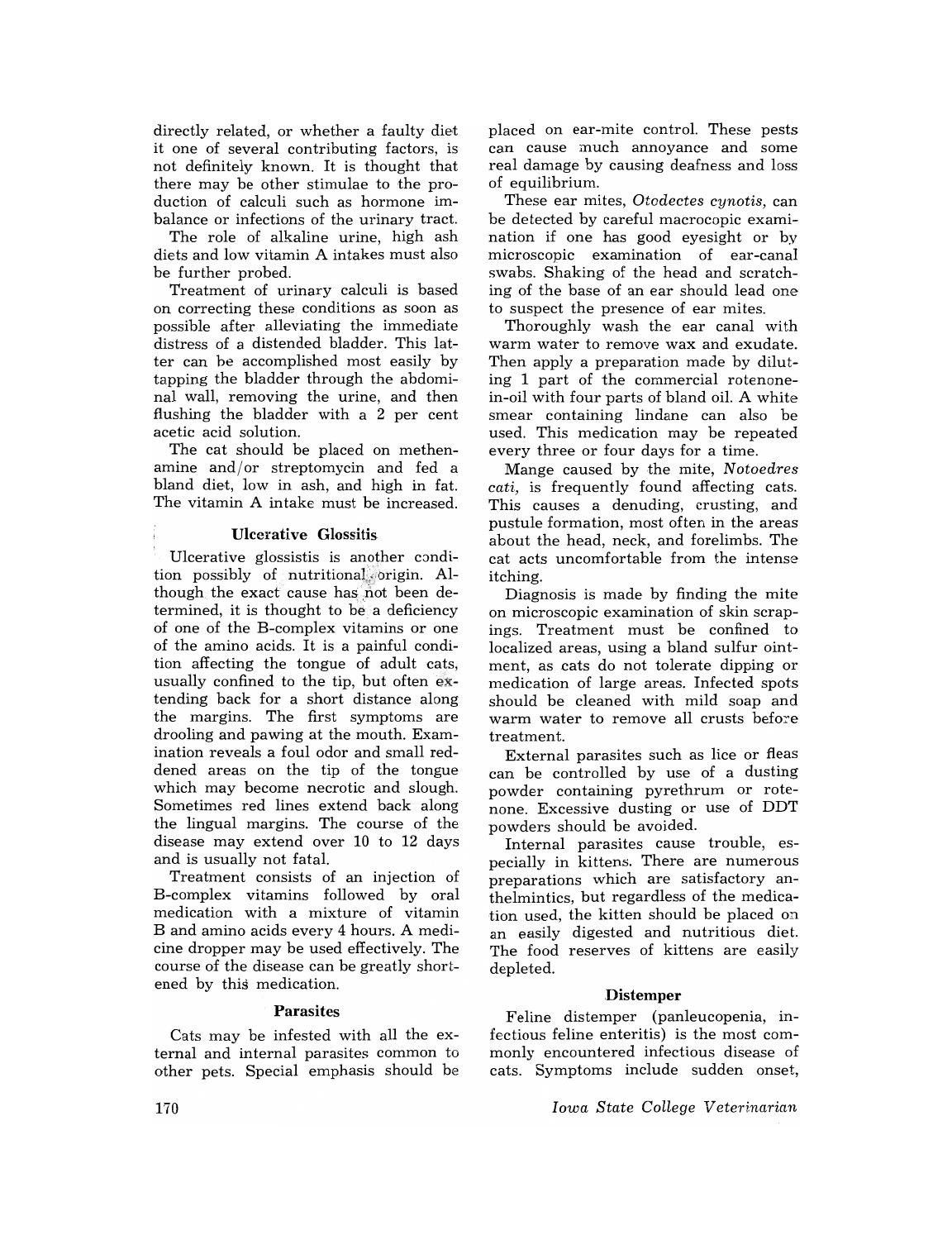anorexia, lassitude, and depression. The cat prefers to sit quietly. It may drool or vomit. There may be a rise in temperature. There is always a leucopenia.

If the white blood cell count is less than 3,000 an unfavorable prognosis should be given, especially if the fall has been precipitous. When recovery begins, the white blood cell count begins its return to normal 24 to 48 hours before there is a noticeable change in physical symptoms.

Post-mortem lesions are few or absent. Occasionally there is an enteritis and Edema of the mesenteric lymph nodes.

Treatment is variable, depending on severity of the infection. Specific immune serum is of value if administered early. Streptomycin appears to have value.

Practitioners give one-fourth gram per pound of body weight as an initial dose followed by oral administration of dihydrostreptomycin dissolved in water, two cc. of stock solution being given every four hours. The stock solution is made by dissolving a gram of dihydrostreptomycin in one ounce of water.

As in most viral infections, prophylaxis is more satisfactory than treatment. If the susceptible cat can be kept from exposure for 21 days, or until immunity is established, vaccination is very effective.

The virus of feline enteritis is highly infectious. It is also resistant. It will live for several days in cages, runs, and cat bags used in a veterinary hospital. These should be thoroughly cleaned and disinfected before another cat comes into contact with them. Live steam or very hot water will prove satisfactory.

## Feline Pneumonitis

Feline pneumonitis (sniffles) is the most common disease of cats, affecting all ages. The mortality is low but the duration of natural immunity established by this disease is short and there may be recurrent attacks.

Being air-borne, feline pneumonitis will spread through a litter or group of cats rapidly. Kittens become susceptible as soon as they are weaned and litters may sicken en masse.

Clinically, there is an anorexia. Infected cats eat only about half the usual amount of food. Temperatures taken at this time will show elevation from 103.6 to 105 degrees. There is a slight mucoid discharge from the eyes and nose.

If the cat is not treated the discharge becomes purulent and eyes and nose "stick shut." There is an increase of leucocytes, the white blood cell count climbing as high as 50,000.

Mortality from feline penumonitis decreases with age. Rarely do adult cats die from this disease although a secondary pneumonia may cause death. Postmortem lesions in kittens that died of pneumonitis are limited to a pulmonary congestion.

The sequelae of feline pneumonitis are as annoying to the patient and owner as the disease itself. Sinusitis is the most common sequel. This causes drainage and sneezing which may become paroxysmal, lasting a minute or more.

The lachrymal discharge which causes the eye to stick shut may produce a permanent corneal opacity. Other sequelae of pneumonitis are pharyngeal abscesses and pneumonia, both of which usually terminate fatally.

Feline pneumonitis may be treated by administering terramycin given at the rate of 125 mg. twice daily. Response may not be complete but there is usually improvement.

There is no prophylaxis for feline pneumonitis. Although cats do not develop permanent immunity following natural infection, succeeding attacks are not as severe as the initial infection. It may prove possible to develop a vaccine which can lessen severity of the initial attack and which may also abort the annoying sequelae of this disease.

## Infectious Fellne Anemia

Infectious feline anemia was described by Flint and Moss who showed that this was an infectious disease of cats caused by a blood parasite, probably a Bartonella.

Cats with infectious anemia show a pale mucous membrane, an unkept hair

Issue 3, 1958